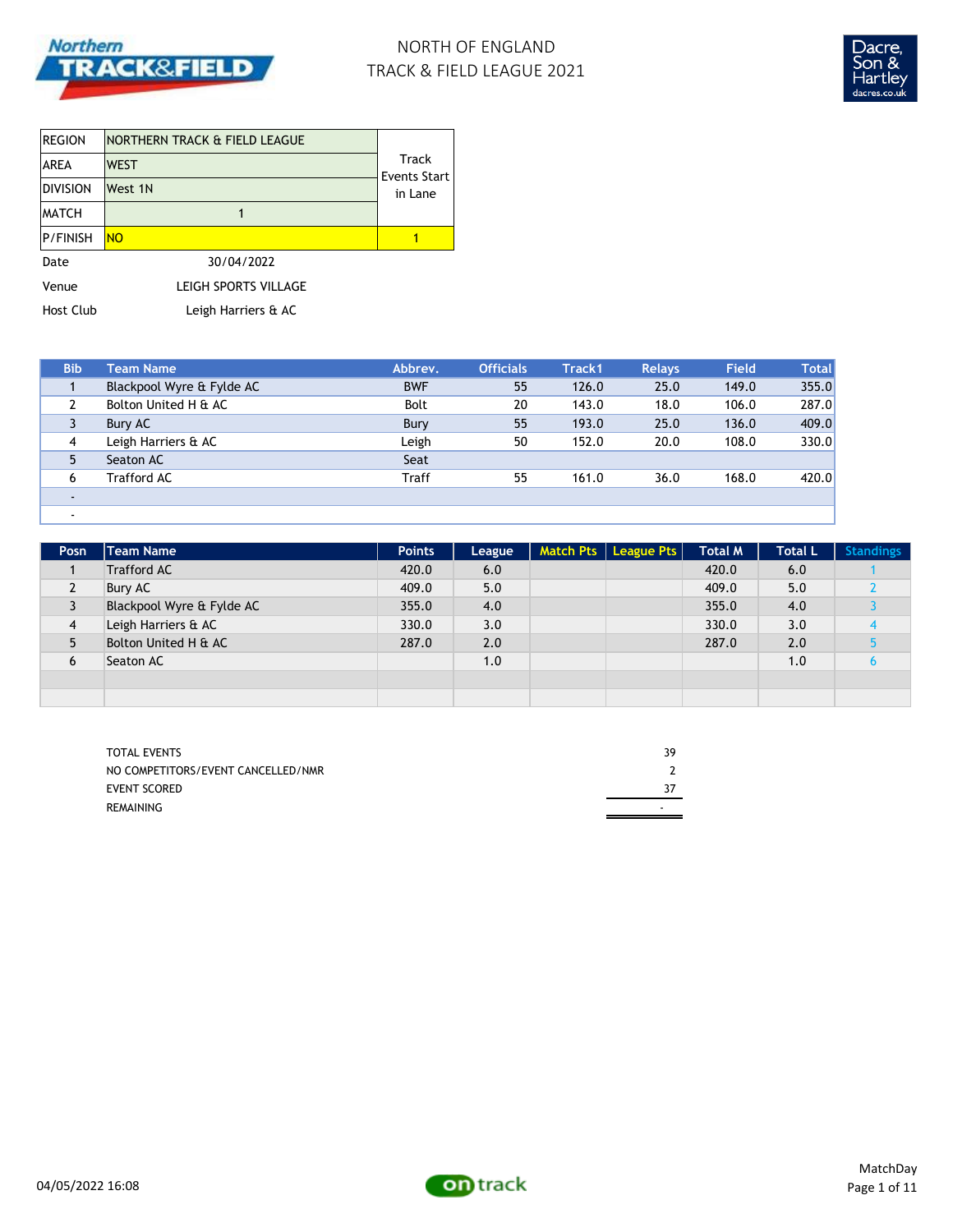



### **West 1N LEIGH SPORTS VILLAGE**

| 100m Men A     |   |                      | Wind        |      | 100m Men B     |    |                                   | Wind       |      |
|----------------|---|----------------------|-------------|------|----------------|----|-----------------------------------|------------|------|
| Posn           |   | No. Athlete          | Club        | Perf | Posn           |    | No. Athlete                       | Club       | Perf |
| 1              | 6 | Sagesse NGUIE        | Traff       | 11.4 | 1              | 11 | Henry MANSON (U17)                | <b>BWF</b> | 11.8 |
| $\overline{2}$ | 1 | Joel ELPHICK (U20)   | <b>BWF</b>  | 11.7 | $\overline{2}$ | 66 | Anthony GARDINER (U20)            | Traff      | 11.9 |
| 3              | 4 | <b>Adam SWIFT</b>    | Leigh       | 12.0 | 3              | 22 | Vincent WORTHINGTON (U17 Bolt)    |            | 12.1 |
| 4              | 2 | Jake HARWOOD (U17)   | <b>Bolt</b> | 12.1 | 4              | 44 | Ethan JEFFRIES (U17)              | Leigh      | 12.5 |
| 5              | 3 | Akshay MALHOTRA      | Bury        | 12.3 | 5              | 33 | <b>Oliver KIRKBY</b>              | Bury       | 13.4 |
| 6              |   |                      |             |      | 6              |    |                                   |            |      |
| 7              |   |                      |             |      | 7              |    |                                   |            |      |
| 8              |   |                      |             |      | 8              |    |                                   |            |      |
| 200m Men A     |   |                      | Wind        |      | 200m Men B     |    |                                   | Wind       |      |
| Posn           |   | No. Athlete          | Club        | Perf | Posn           |    | No. Athlete                       | Club       | Perf |
| 1              | 6 | Sagesse NGUIE        | Traff       | 22.1 | 1              |    | 22 Vincent WORTHINGTON (U17 Bolt) |            | 24.2 |
| 2              | 2 | Jake HARWOOD (U17)   | <b>Bolt</b> | 23.7 | $\overline{2}$ | 33 | Harvey ROSSINGTON-ROSE (L Bury    |            | 24.8 |
| 3              | 4 | <b>Adam SWIFT</b>    | Leigh       | 24.3 | 3              | 44 | Daniel VENABLES (U20)             | Leigh      | 24.9 |
| 4              | 3 | Akshay MALHOTRA      | Bury        | 25.0 | 4              | 11 | Daniel KEARNEY                    | <b>BWF</b> | 25.1 |
| 5              | 1 | <b>Harrison LION</b> | <b>BWF</b>  | 26.5 | 5              | 66 | <b>Richard WORKMAN</b>            | Traff      | 26.0 |
| 6              |   |                      |             |      | 6              |    |                                   |            |      |
| 7              |   |                      |             |      | 7              |    |                                   |            |      |
| 8              |   |                      |             |      | 8              |    |                                   |            |      |

| 00m Men B | Wind |                                   |            |      |
|-----------|------|-----------------------------------|------------|------|
| osn       |      | No. Athlete                       | Club       | Perf |
| 1         |      | 22 Vincent WORTHINGTON (U17 Bolt) |            | 24.2 |
| 2         |      | 33 Harvey ROSSINGTON-ROSE (LBury  |            | 24.8 |
| 3         |      | 44 Daniel VENABLES (U20)          | Leigh      | 24.9 |
| 4         | 11   | Daniel KEARNEY                    | <b>BWF</b> | 25.1 |
| 5.        |      | 66 Richard WORKMAN                | Traff      | 26.0 |
| 6         |      |                                   |            |      |
|           |      |                                   |            |      |

| 400m Men A |   |                       |            |      | 400m Men B  |       |      |
|------------|---|-----------------------|------------|------|-------------|-------|------|
|            |   | Posn No. Athlete      | Club       | Perf | Posn No. At |       |      |
| 1          | 6 | Reece INGLEY          | Traff      | 49.8 | 1           | 66 Es |      |
| 2          | 1 | Luke MINNS            | <b>BWF</b> | 51.6 | 2           | 11    | Da   |
| 3          | 4 | Daniel VENABLES (U20) | Leigh      | 53.5 | 3           | 33    | - Cc |
| 4          | 3 | Natan WITKOWSKI (U20) | Bury       | 53.9 | 4           | 44 Et |      |
| 5          |   |                       |            |      | 5           |       |      |
| 6          |   |                       |            |      | 6           |       |      |
| 7          |   |                       |            |      | 7           |       |      |
| 8          |   |                       |            |      | 8           |       |      |

| Posn |    | No. Athlete           | Club       | Perf |   | Posn No. Athlete        | Club       | Perf |
|------|----|-----------------------|------------|------|---|-------------------------|------------|------|
|      | 6  | Reece INGLEY          | Traff      | 49.8 |   | 66 Esam AFTAB (U20)     | Traff      | 51.8 |
|      |    | Luke MINNS            | <b>BWF</b> | 51.6 |   | 11 Daniel KEARNEY       | <b>BWF</b> | 53.7 |
|      | -4 | Daniel VENABLES (U20) | Leigh      | 53.5 |   | 33 Conor WILKINSON      | Bury       | 55.3 |
| 4    | 3  | Natan WITKOWSKI (U20) | Bury       | 53.9 | 4 | 44 Ethan JEFFRIES (U17) | Leigh      | 58.0 |
| 5    |    |                       |            |      | 5 |                         |            |      |
| 6    |    |                       |            |      | 6 |                         |            |      |
| ⇁    |    |                       |            |      |   |                         |            |      |

| 800m Men A |                  |            |        | 800m Men B |  |                       |      |       |
|------------|------------------|------------|--------|------------|--|-----------------------|------|-------|
|            | Posn No. Athlete | Club       | Perf   |            |  | Posn No. Athlete      | Club | Perf  |
|            | Tuke MINNS       | <b>RWF</b> | 01.547 |            |  | 1 33 Conor WII KINSON | Bury | 02.10 |

|      | <b>UUUIII</b> |  |
|------|---------------|--|
| Perf | Posn No       |  |
| .547 |               |  |

|  | osn No. Athlete | Club       | Perf    |  | Posn No. Athlete     | Club | Perf    |
|--|-----------------|------------|---------|--|----------------------|------|---------|
|  | 1 1 Luke MINNS  | <b>BWF</b> | 01:54.7 |  | 1 33 Conor WILKINSON | Burv | 02:10.1 |

| Athlete                |  |
|------------------------|--|
| <b>Conor WILKINSON</b> |  |
| しょうしょ ローロエク ロロロ        |  |

| $\mathbf{2}$   | 3 | Luke HARRELD       | Bury  | 02:03.5 | 2 | 66 Jacob FLETCHER  | Traff      | 02:12.3 |
|----------------|---|--------------------|-------|---------|---|--------------------|------------|---------|
| 3              | 2 | Bruno LIMA         | Bolt  | 02:05.0 | 3 | 11 George ROBINSON | <b>BWF</b> | 02:13.4 |
| $\overline{4}$ |   | 4 James WILKINSON  | Leigh | 02:07.5 | 4 |                    |            |         |
| 5              |   | 6 Ned SILVEY (U20) | Traff | 02:11.4 | 5 |                    |            |         |
| 6              |   |                    |       |         | 6 |                    |            |         |
| 7              |   |                    |       |         |   |                    |            |         |
|                |   |                    |       |         |   |                    |            |         |

8 8

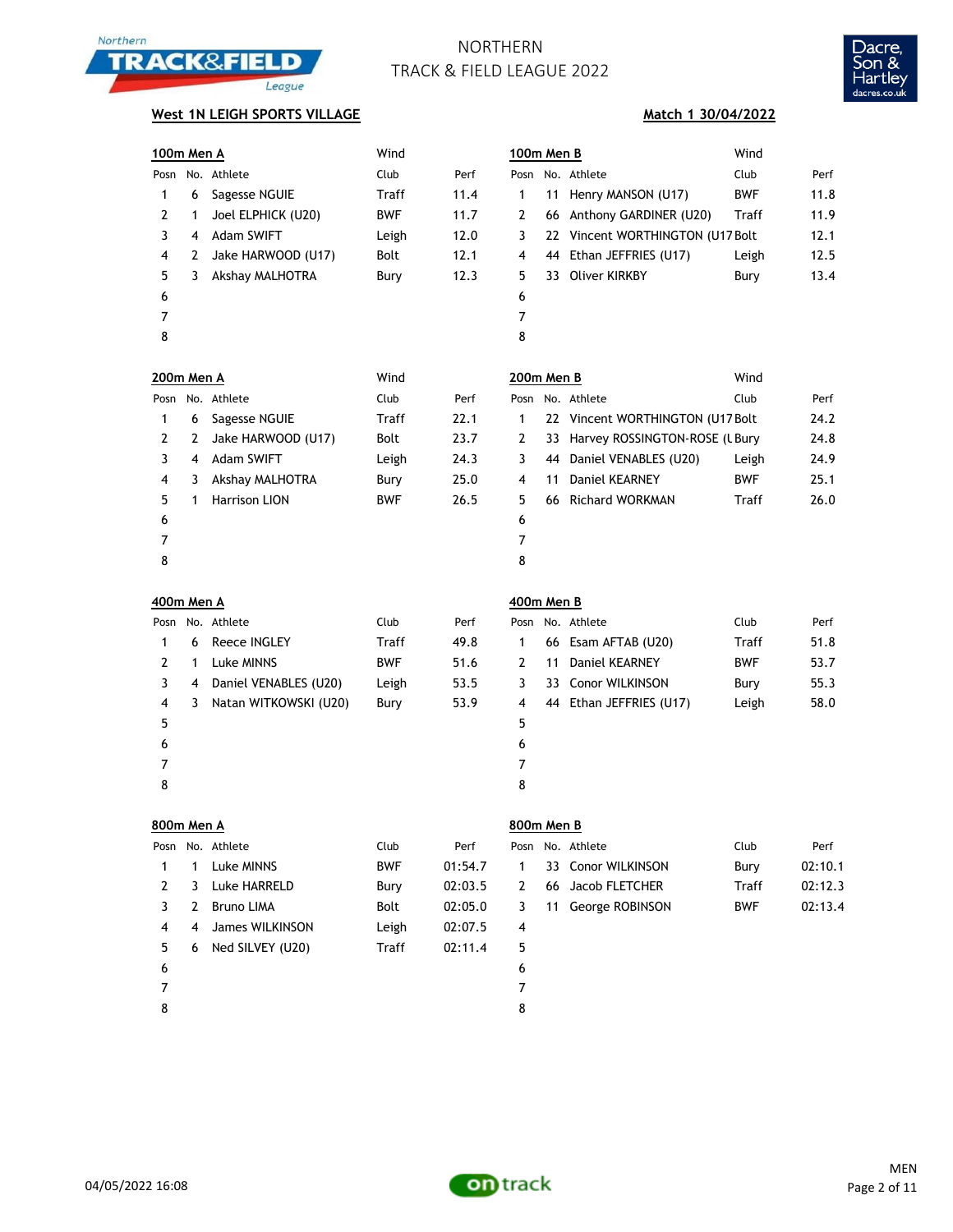



## **West 1N LEIGH SPORTS VILLAGE Match 1 30/04/2022**

|                    | 1500m Men A |                      |            |         |                |    | 1500m Men B              |            |         |  |  |  |
|--------------------|-------------|----------------------|------------|---------|----------------|----|--------------------------|------------|---------|--|--|--|
| Posn               |             | No. Athlete          | Club       | Perf    | Posn           |    | No. Athlete              | Club       | Perf    |  |  |  |
| 1                  | 66          | Laurence SKIDMORE    | Traff      | 04:10.8 | $\mathbf{1}$   | 6  | Simon O'MEARA            | Traff      | 04:12.0 |  |  |  |
| 2                  | 2           | <b>Bruno LIMA</b>    | Bolt       | 04:11.4 | 2              | 11 | Sean KENNY               | <b>BWF</b> | 04:31.5 |  |  |  |
| 3                  | 1           | Matthew HOLTON (U17) | <b>BWF</b> | 04:13.1 | 3              | 33 | <b>Declan TATTERSALL</b> | Bury       | 04:51.2 |  |  |  |
| 4                  | 3           | Matthew COLLISTER    | Bury       | 04:29.2 | 4              | 44 | Adam WILKINSON           | Leigh      | 05:02.6 |  |  |  |
| 5                  | 4           | Adam TEECE           | Leigh      | 04:41.7 | 5              |    |                          |            |         |  |  |  |
| 6                  |             |                      |            |         | 6              |    |                          |            |         |  |  |  |
| 7                  |             |                      |            |         | $\overline{7}$ |    |                          |            |         |  |  |  |
| 8                  |             |                      |            |         | 8              |    |                          |            |         |  |  |  |
| <b>5000m Men A</b> |             |                      |            |         | 5000m Men B    |    |                          |            |         |  |  |  |
| Posn               |             | No. Athlete          | Club       | Perf    | Posn           |    | No. Athlete              | Club       | Perf    |  |  |  |
| 1                  | 3           | Benjamin COOP        | Bury       | 15:54.5 | $\mathbf{1}$   | 33 | <b>Martin CLARK</b>      | Bury       | 16:29.1 |  |  |  |
| 2                  | 2           | Anthony VALENTINE    | Bolt       | 16:15.8 | $\overline{2}$ | 44 | Phill WILLIAMS           | Leigh      | 18:08.2 |  |  |  |
| 3                  | 6           | Simon O'MEARA        | Traff      | 16:30.3 | 3              |    |                          |            |         |  |  |  |
| 4                  | 11          | Andrew HARLING       | <b>BWF</b> | 17:32.6 | 4              |    |                          |            |         |  |  |  |
| 5                  | 4           | Tony BATTERSBY       | Leigh      | 17:36.4 | 5              |    |                          |            |         |  |  |  |
| 6                  |             |                      |            |         | 6              |    |                          |            |         |  |  |  |
| 7                  |             |                      |            |         | $\overline{7}$ |    |                          |            |         |  |  |  |
| 8                  |             |                      |            |         | 8              |    |                          |            |         |  |  |  |
|                    |             | 3000m S/Chase Men A  |            |         |                |    | 3000m S/Chase Men B      |            |         |  |  |  |
| Posn               |             | No. Athlete          | Club       | Perf    | Posn           |    | No. Athlete              | Club       | Perf    |  |  |  |
| 1                  | 6           | Laurence SKIDMORE    | Traff      | 11:06.3 | $\mathbf{1}$   | 33 | Lewis WHITTAKER          | Bury       | 11:49.8 |  |  |  |
| 2                  | 3           | Patrick BABB         | Bury       | 11:39.6 | 2              | 44 | John INDRICKS            | Leigh      | 12:29.1 |  |  |  |
| 3                  | 4           | Joel DENTON (U20)    | Leigh      | 12:22.0 | 3              |    | 22 Declan TOOMEY         | Bolt       | 13:14.0 |  |  |  |
| 4                  | 2           | Frazer JARDINE       | Bolt       | 12:29.1 | 4              |    |                          |            |         |  |  |  |
| 5                  |             |                      |            |         | 5              |    |                          |            |         |  |  |  |
| 6                  |             |                      |            |         | 6              |    |                          |            |         |  |  |  |
| 7                  |             |                      |            |         | 7              |    |                          |            |         |  |  |  |
| 8                  |             |                      |            |         | 8              |    |                          |            |         |  |  |  |
|                    |             | 400m Hurdles Men A   |            |         |                |    | 400m Hurdles Men B       |            |         |  |  |  |
| Posn               |             | No. Athlete          | Club       | Perf    | Posn           |    | No. Athlete              | Club       | Perf    |  |  |  |
| 1                  | 6           | <b>Rik YATES</b>     | Traff      | 54.7    | 1              | 22 | Declan TOOMEY            | Bolt       | 74.1    |  |  |  |
| 2                  | 2           | Scott WHITTLE        | Bolt       | 66.1    | 2              |    | 33 Oliver KIRKBY         | Bury       | 76.9    |  |  |  |
| 3                  | 4           | Alexander URMSTON    | Leigh      | 67.9    | 3              |    |                          |            |         |  |  |  |
| 4                  | 3           | Michael HUNTER       | Bury       | 69.7    | 4              |    |                          |            |         |  |  |  |
| 5                  | 1           | Philip ELLERSHAW     | <b>BWF</b> | 79.0    | 5              |    |                          |            |         |  |  |  |
| 6                  |             |                      |            |         | 6              |    |                          |            |         |  |  |  |
| 7                  |             |                      |            |         |                |    |                          |            |         |  |  |  |
|                    |             |                      |            |         | 7              |    |                          |            |         |  |  |  |

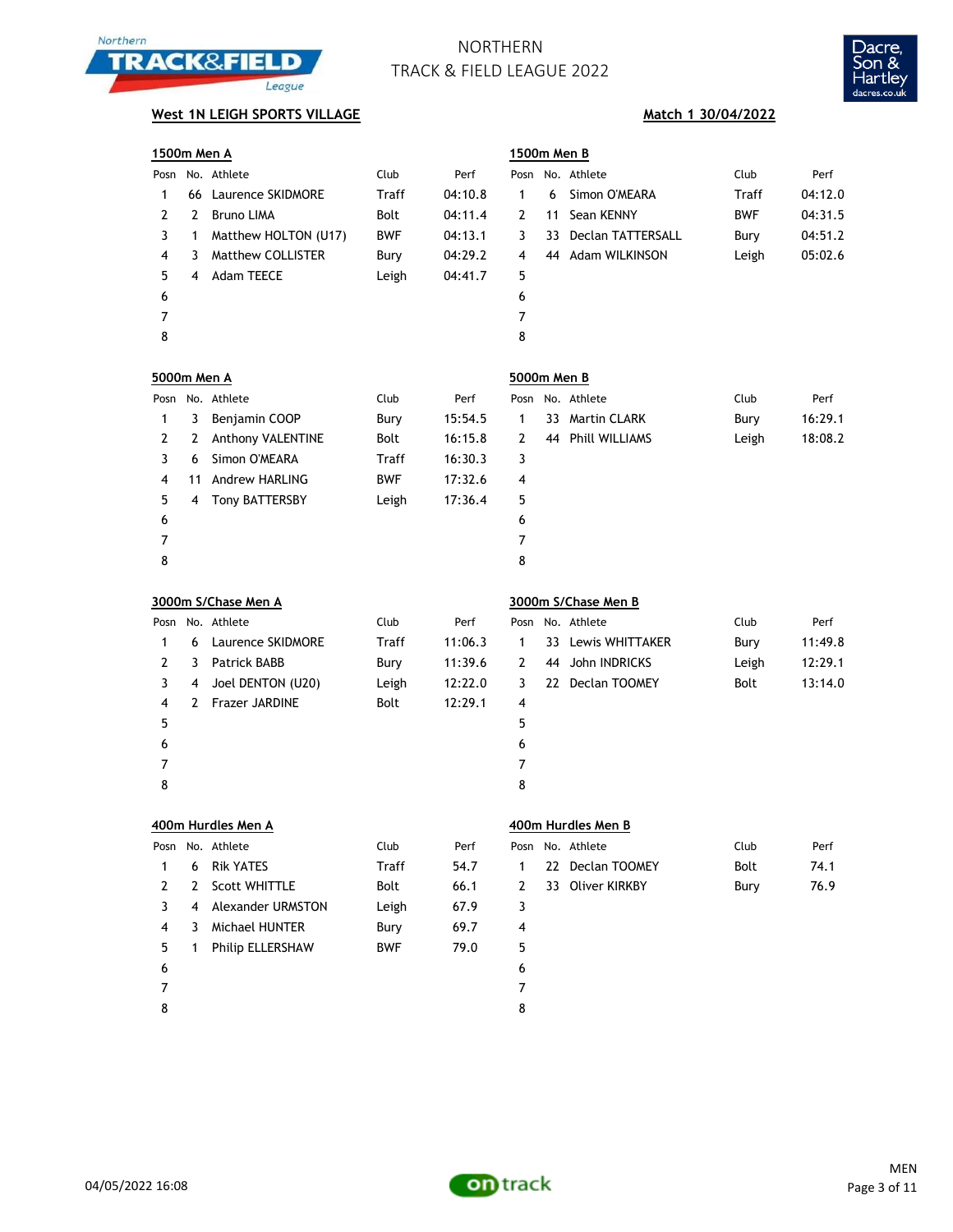



### **West 1N LEIGH SPORTS VILLAGE Match 1 30/04/2022**

|      |   | 110m Hurdles Men A      | Wind         |      | 110m Hurdles Men B | Wind              |      |      |
|------|---|-------------------------|--------------|------|--------------------|-------------------|------|------|
| Posn |   | No. Athlete             | Club         | Perf |                    | Posn No. Athlete  | Club | Perf |
|      | 6 | <b>Rik YATES</b>        | <b>Traff</b> | 16.4 | 1                  | 33 Michael HUNTER | Bury | 21.8 |
| 2    | 2 | <b>Scott WHITTLE</b>    | <b>Bolt</b>  | 18.8 | 2                  | 22 Brian HALL     | Bolt | 22.0 |
| 3    | 3 | Natan WITKOWSKI (U20)   | Bury         | 19.7 | 3                  |                   |      |      |
| 4    | 1 | <b>Philip ELLERSHAW</b> | <b>BWF</b>   | 22.3 | 4                  |                   |      |      |
| 5    |   |                         |              |      | 5                  |                   |      |      |
| 6    |   |                         |              |      | 6                  |                   |      |      |
|      |   |                         |              |      | 7                  |                   |      |      |
| 8    |   |                         |              |      | 8                  |                   |      |      |
|      |   |                         |              |      |                    |                   |      |      |
|      |   |                         |              |      |                    |                   |      |      |

|               |    | 100m N/S Men A   | Wind |      | 100m N/S Men B   | Wind |      |
|---------------|----|------------------|------|------|------------------|------|------|
|               |    | Posn No. Athlete | Club | Perf | Posn No. Athlete | Club | Perf |
| 1             | 98 | No compeitors    |      |      |                  |      |      |
| $\mathcal{P}$ |    |                  |      |      |                  |      |      |
|               |    |                  |      |      | 3                |      |      |
| 4             |    |                  |      |      | 4                |      |      |
| 5             |    |                  |      |      | 5                |      |      |
| 6             |    |                  |      |      | 6                |      |      |
|               |    |                  |      |      | 7                |      |      |
| 8             |    |                  |      |      | 8                |      |      |

|      | Long Jump Men A |
|------|-----------------|
|      |                 |
| $-1$ |                 |

| Posn |   | Bib Athlete                    | Club       | Perf | Pos |
|------|---|--------------------------------|------------|------|-----|
| 1    |   | 6 Louis MORRISON (U20)         | Traff      | 6.12 | 1   |
| 2    |   | 11 Jefferson KONG (U17)        | <b>BWF</b> | 6.12 | 2   |
| 3    | 3 | Harvey ROSSINGTON-ROSE (L Bury |            | 5.53 | 3   |
| 4    | 2 | <b>Brian HALL</b>              | Bolt       | 5.41 | 4   |
| 5    | 4 | Daniel VENABLES (U20)          | Leigh      | 4.57 | 5   |
| 6    |   |                                |            |      | 6   |
|      |   |                                |            |      | 7   |
| 8    |   |                                |            |      | 8   |

### **Long Jump Men A Long Jump Men B**

| Posn |    | Bib Athlete                    | Club       | Perf | Posn |   | Bib Athlete             | Club       | Perf |
|------|----|--------------------------------|------------|------|------|---|-------------------------|------------|------|
|      | 6  | Louis MORRISON (U20)           | Traff      | 6.12 |      |   | 66 Vic CHIMA (U20)      | Traff      | 5.73 |
|      | 11 | Jefferson KONG (U17)           | <b>BWF</b> | 6.12 |      | 1 | George MACKENZIE (U17)  | <b>BWF</b> | 5.72 |
|      | 3  | Harvey ROSSINGTON-ROSE (L Bury |            | 5.53 |      |   | 33 Adam WARREN (U17)    | Bury       | 4.98 |
| 4    | 2  | <b>Brian HALL</b>              | Bolt       | 5.41 | 4    |   | 22 Scott WHITTLE        | Bolt       | 4.55 |
| 5.   | 4  | Daniel VENABLES (U20)          | Leigh      | 4.57 | 5.   |   | 44 Lynden HIGGINS (U17) | Leigh      | 4.20 |
| 6    |    |                                |            |      | 6    |   |                         |            |      |
|      |    |                                |            |      |      |   |                         |            |      |
| R    |    |                                |            |      | 8    |   |                         |            |      |

| Posn | Bib Athlete              | Club        | Perf |
|------|--------------------------|-------------|------|
|      | 2 Brian HALL             | <b>Bolt</b> | 1.85 |
| 2    | 3 Jay COOK (U20)         | Bury        | 1.75 |
| 3    | 1 George MACKENZIE (U17) | <b>BWF</b>  | 1.65 |
| 4    | 6 Vic CHIMA (U20)        | Traff       | 1.60 |

### **High Jump Men A High Jump Men B**

|  | Posn Bib Athlete           | Club        | Perf | Posn | Bib Athlete                        | Club       | Perf |
|--|----------------------------|-------------|------|------|------------------------------------|------------|------|
|  | 1 2 Brian HALL             | <b>Bolt</b> | 1.85 |      | 22 Scott WHITTLE                   | Bolt       | 1.50 |
|  | 2 3 Jay COOK (U20)         | Burv        | 1.75 |      | 2 11 Philip ELLERSHAW              | <b>BWF</b> | 1.40 |
|  | 3 1 George MACKENZIE (U17) | <b>BWF</b>  | 1.65 |      | 3 33 Harvey ROSSINGTON-ROSE (UBury |            |      |

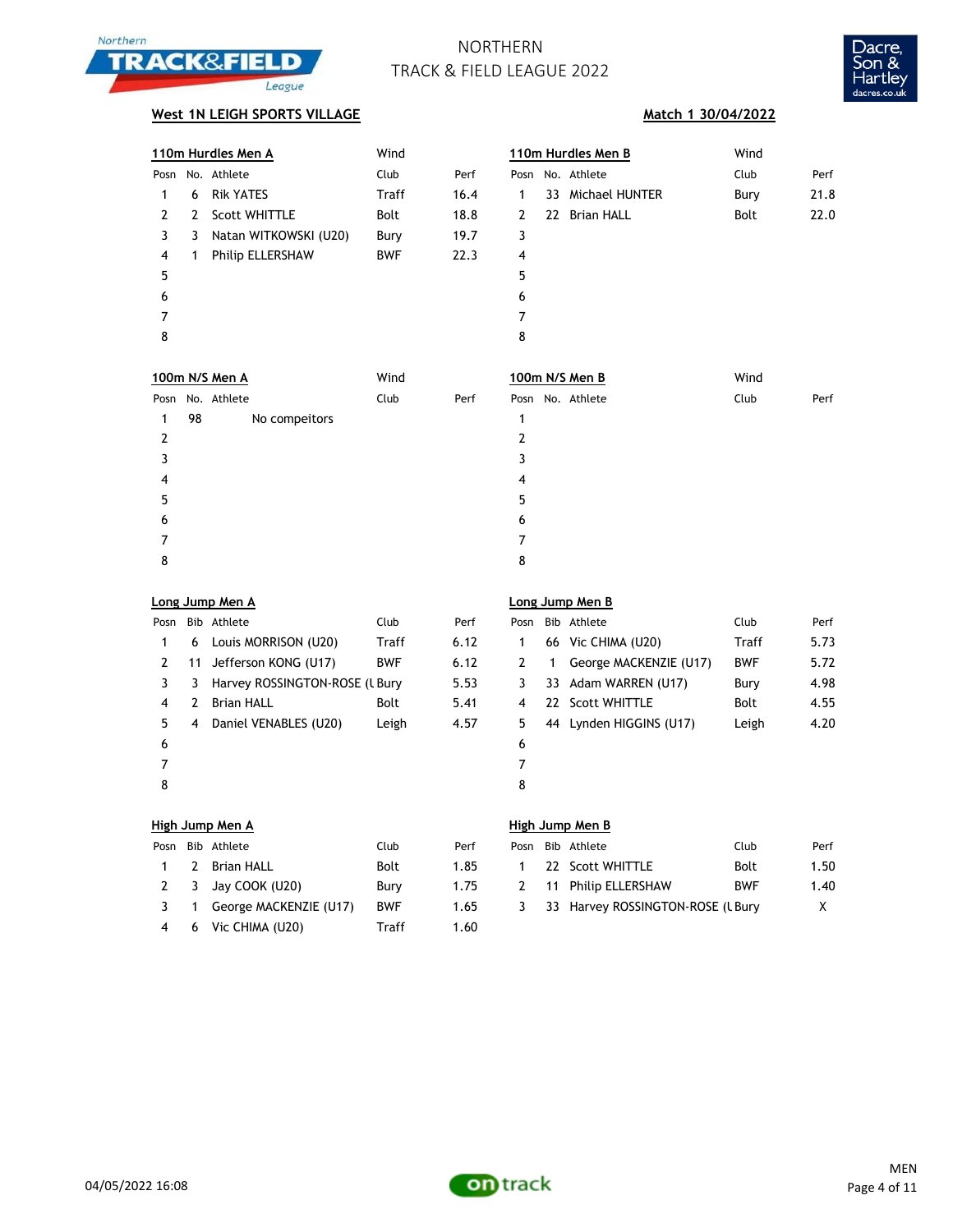



## **West 1N LEIGH SPORTS VILLAGE Match 1 30/04/2022**

|  | Triple Jump Men A |  |  |  |  |
|--|-------------------|--|--|--|--|
|  |                   |  |  |  |  |

| Posn |   | Bib Athlete             | Club       | Perf  | Pos |
|------|---|-------------------------|------------|-------|-----|
| 1    |   | 6 Vic CHIMA (U20)       | Traff      | 12.30 | 1   |
| 2    | 2 | <b>Brian HALL</b>       | Bolt       | 11.61 | 2   |
| 3    |   | 11 Jefferson KONG (U17) | <b>BWF</b> | 11.13 | 3   |
| 4    |   | 33 Michael HUNTER       | Bury       | 8.45  | 4   |
| 5    |   |                         |            |       | 5   |
| 6    |   |                         |            |       | 6   |
| 7    |   |                         |            |       | 7   |
| 8    |   |                         |            |       | 8   |
|      |   |                         |            |       |     |

|      |    | <u>Triple Jump Men A</u> |            |       | Triple Jump Men B |    |                         |            |       |  |
|------|----|--------------------------|------------|-------|-------------------|----|-------------------------|------------|-------|--|
| Posn |    | Bib Athlete              | Club       | Perf  | Posn              |    | Bib Athlete             | Club       | Perf  |  |
|      | 6  | Vic CHIMA (U20)          | Traff      | 12.30 |                   |    | 22 Scott WHITTLE        | Bolt       | 10.04 |  |
| 2    | 2  | <b>Brian HALL</b>        | Bolt       | 11.61 | 2                 | 1  | <b>Philip ELLERSHAW</b> | <b>BWF</b> | 9.40  |  |
| 3    | 11 | Jefferson KONG (U17)     | <b>BWF</b> | 11.13 | 3                 |    | 66 Esam AFTAB (U20)     | Traff      | 9.29  |  |
| 4    | 33 | Michael HUNTER           | Bury       | 8.45  | 4                 | 3. | Roger MORLEY            | Bury       | 8.05  |  |
| 5    |    |                          |            |       | 5                 |    |                         |            |       |  |
| 6    |    |                          |            |       | 6                 |    |                         |            |       |  |
|      |    |                          |            |       | 7                 |    |                         |            |       |  |
| 8    |    |                          |            |       | 8                 |    |                         |            |       |  |
|      |    |                          |            |       |                   |    |                         |            |       |  |

### **Pole Vault Men A Pole Vault Men B**

|               | Posn Bib Athlete         | Club       | Perf |
|---------------|--------------------------|------------|------|
| $\mathbf{1}$  | 3 Natan WITKOWSKI (U20)  | Bury       | 3.60 |
| $\mathcal{L}$ | 6 Louis MORRISON (U20)   | Traff      | 3.20 |
| 3             | 1 George MACKENZIE (U17) | <b>BWF</b> | 3.10 |

| Pole Vault Men B |  |
|------------------|--|
|                  |  |

|  | Posn Bib Athlete               | Club. | Perf |  | Posn Bib Athlete          | Club.      | Perf |
|--|--------------------------------|-------|------|--|---------------------------|------------|------|
|  | 1 3 Natan WITKOWSKI (U20) Bury |       | 3.60 |  | 1 11 Jefferson KONG (U17) | <b>BWF</b> | 3.00 |
|  |                                |       |      |  |                           |            |      |

| Shot Men A    |                |                   |            |       | Shot Men B |    |                         |            |       |  |
|---------------|----------------|-------------------|------------|-------|------------|----|-------------------------|------------|-------|--|
| Posn          |                | Bib Athlete       | Club       | Perf  | Posn       |    | Bib Athlete             | Club       | Perf  |  |
|               |                | 66 Scott JONES    | Traff      | 13.38 | 1          | 6  | Michael MARTIN          | Traff      | 11.28 |  |
| $\mathcal{P}$ | $\overline{4}$ | Simon FORSTER     | Leigh      | 9.30  | 2          | 44 | <b>Anthony MAIRONIS</b> | Leigh      | 7.31  |  |
| 3             |                | Jamie THOMSON     | <b>BWF</b> | 8.80  | 3          |    | 22 Martin REID          | Bolt       | 6.46  |  |
| 4             | 2              | <b>Brian HALL</b> | Bolt       | 7.52  | 4          | 11 | <b>Philip ELLERSHAW</b> | <b>BWF</b> | 6.40  |  |
| 5.            |                | Alison DALE       | Bury       | 6.47  | 5.         | 33 | Daniel POTTS            | Bury       | 5.86  |  |
| 6             |                |                   |            |       | 6          |    |                         |            |       |  |
| 7             |                |                   |            |       | 7          |    |                         |            |       |  |
| 8             |                |                   |            |       | 8          |    |                         |            |       |  |
|               |                |                   |            |       |            |    |                         |            |       |  |

| Discus Men A |  |
|--------------|--|
|              |  |

| Posn |   | Bib Athlete             | Club       | Perf  | Pos            |
|------|---|-------------------------|------------|-------|----------------|
| 1    |   | 6 Scott JONES           | Traff      | 37.85 | 1              |
| 2    |   | 44 Lucas COLLINS (U20)  | Leigh      | 25.99 | $\overline{2}$ |
| 3    |   | 3 Natan WITKOWSKI (U20) | Bury       | 25.36 | 3              |
| 4    | 1 | Jamie THOMSON           | <b>BWF</b> | 25.25 | 4              |
| 5    |   | 2 Scott WHITTLE         | Bolt       | 15.05 | 5              |
| 6    |   |                         |            |       | 6              |
| 7    |   |                         |            |       | 7              |
|      |   |                         |            |       |                |

# **Discus Men A Discus Men B**

| Posn |   | Bib Athlete            | Club       | Perf  | Posn |    | Bib Athlete             | Club        | Perf  |
|------|---|------------------------|------------|-------|------|----|-------------------------|-------------|-------|
|      | 6 | Scott JONES            | Traff      | 37.85 |      |    | 66 Roger BATE           | Traff       | 36.67 |
|      |   | 44 Lucas COLLINS (U20) | Leigh      | 25.99 |      | 4  | Simon FORSTER           | Leigh       | 25.01 |
|      | 3 | Natan WITKOWSKI (U20)  | Bury       | 25.36 |      |    | 33 Paul JOHNSTON        | Bury        | 15.09 |
|      |   | Jamie THOMSON          | <b>BWF</b> | 25.25 | 4    |    | 22 Martin REID          | <b>Bolt</b> | 14.12 |
| 5.   |   | <b>Scott WHITTLE</b>   | Bolt       | 15.05 |      | 11 | <b>Philip ELLERSHAW</b> | <b>BWF</b>  | 12.53 |
| -6   |   |                        |            |       | 6    |    |                         |             |       |

8

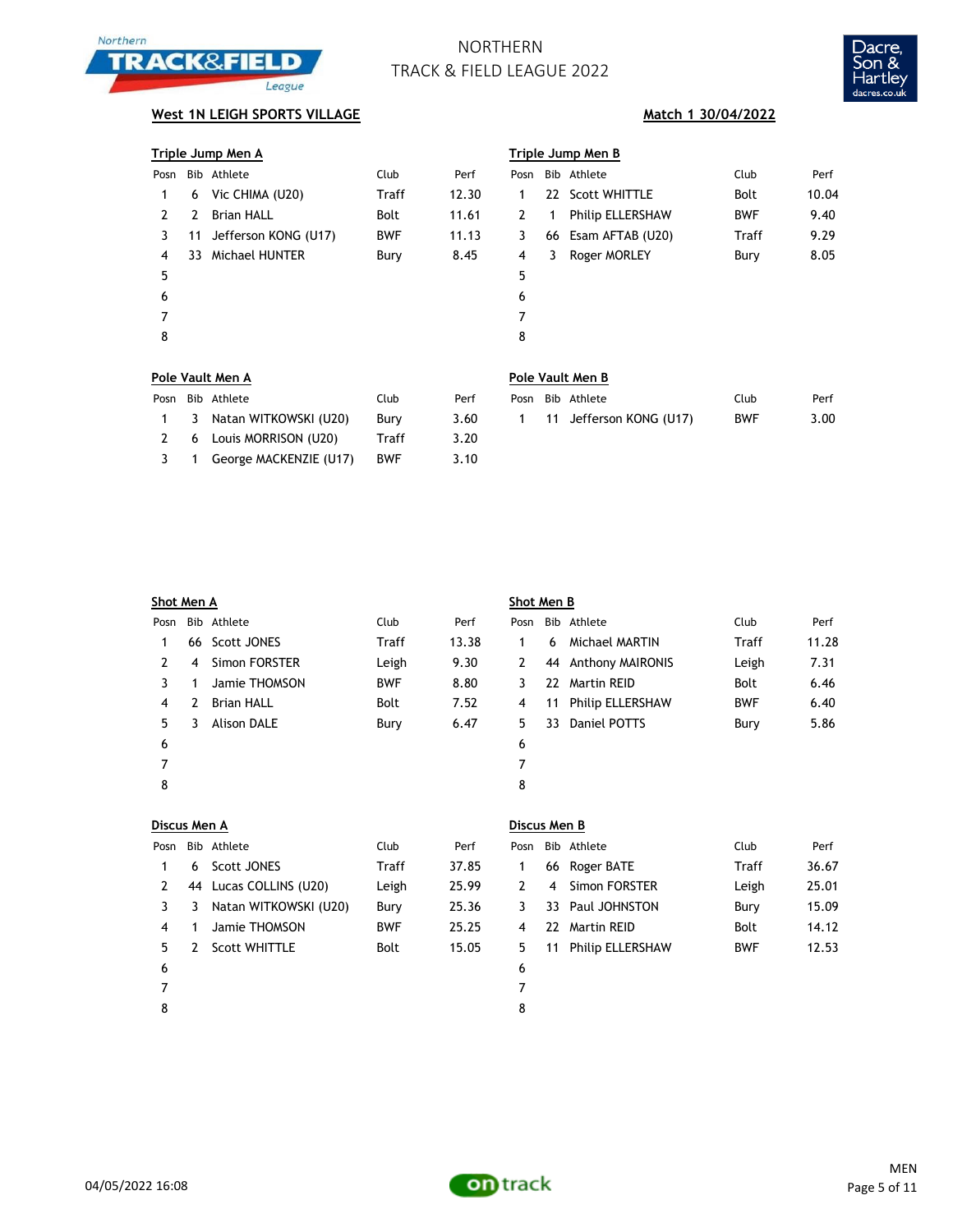



## **West 1N LEIGH SPORTS VILLAGE Match 1 30/04/2022**

|               |   | Hammer Men A         |              |       | Hammer Men B  |     |                  |       |       |  |
|---------------|---|----------------------|--------------|-------|---------------|-----|------------------|-------|-------|--|
| Posn          |   | Bib Athlete          | Club         | Perf  | Posn          |     | Bib Athlete      | Club  | Perf  |  |
| 1             |   | 66 Roger BATE        | <b>Traff</b> | 44.64 | 1.            | 6   | Michael MARTIN   | Traff | 35.26 |  |
| $\mathcal{P}$ | 4 | Simon FORSTER        | Leigh        | 25.95 | $\mathbf{2}$  |     | 33 Paul JOHNSTON | Bury  | 15.07 |  |
| 3             | 1 | Jamie THOMSON        | <b>BWF</b>   | 25.10 | 3             |     |                  |       |       |  |
| 4             | 2 | <b>Scott WHITTLE</b> | <b>Bolt</b>  | 15.62 | 4             |     |                  |       |       |  |
| 5             | 3 | Lewis WHITTAKER      | Bury         | 15.16 | 5             |     |                  |       |       |  |
| 6             |   |                      |              |       | 6             |     |                  |       |       |  |
| 7             |   |                      |              |       | 7             |     |                  |       |       |  |
| 8             |   |                      |              |       | 8             |     |                  |       |       |  |
|               |   |                      |              |       |               |     |                  |       |       |  |
| Javelin Men A |   |                      |              |       | Javelin Men B |     |                  |       |       |  |
| Posn          |   | Bib Athlete          | Club         | Perf  | Posn          | Bib | Athlete          | Club  | Perf  |  |
|               |   |                      |              |       |               |     |                  |       |       |  |

|    |   | FUSIL DID AURCLE      | <b>CIUD</b> | ren   |    | FUSII DID AURCLE       | <b>CLUD</b> | ren   |
|----|---|-----------------------|-------------|-------|----|------------------------|-------------|-------|
|    | 4 | Lewis FORSTER (U20)   | Leigh       | 52.09 |    | 44 Lucas COLLINS (U20) | Leigh       | 40.27 |
|    | 6 | Louis MORRISON (U20)  | Traff       | 43.47 |    | 66 Jacob FLETCHER      | Traff       | 37.11 |
|    | 3 | Gilbert VAUGHAN (U20) | Bury        | 34.28 | 3  | 33 Patrick BABB        | Bury        | 22.15 |
| 4  |   | Jamie THOMSON         | <b>BWF</b>  | 22.62 | 4  | 11 Daniel KEARNEY      | <b>BWF</b>  | 18.53 |
| 5. | 2 | <b>Brian HALL</b>     | <b>Bolt</b> | 19.45 | 5. | 22 Martin REID         | Bolt        | 11.98 |
| 6  |   |                       |             |       | 6  |                        |             |       |
|    |   |                       |             |       |    |                        |             |       |
| 8  |   |                       |             |       | 8  |                        |             |       |

### **4 x 100m Men A**

| Posn |   | No. Club   | Runners                                                               | Perf |
|------|---|------------|-----------------------------------------------------------------------|------|
|      | 6 | Traff      | Ahmed SIMEEN Sagesse NGUIE Anthony GARDINER (U20) Vic CHIMA (U20)     | 45.7 |
|      |   | <b>BWF</b> | Jefferson KONG (U17) Harrison LION Henry MANSON (U17) Joel ELPHICK (I | 46.1 |
|      | 3 | Burv       | Akshay MALHOTRA Adam WARREN (U17) Emmy KAWE Harvey ROSSINGTON         | 48.1 |
| 4    | 4 | Leigh      | Adam SWIFT Daniel VENABLES (U20) Lynden HIGGINS (U17) Ethan JEFFRIE   | 48.3 |
|      |   | Bolt       | Jake HARWOOD (U17) Vincent WORTHINGTON (U17) Declan TOOMEY Fraz       | 49.6 |
| 6    |   |            |                                                                       |      |
|      |   |            |                                                                       |      |
| 8    |   |            |                                                                       |      |

### **4 x 400m Men A**

| Posn |   | No. Club   | <b>Runners</b>                                                              | Perf    |
|------|---|------------|-----------------------------------------------------------------------------|---------|
|      | 6 | Traff      | Reece INGLEY Sagesse NGUIE Esam AFTAB (U20) Richard WORKMAN                 | 03:33.7 |
|      |   | <b>BWF</b> | Luke MINNS George ROBINSON Matthew HOLTON (U17) Daniel KEARNEY              | 03:41.5 |
|      | 3 | Bury       | Benjamin COOP Jay COOK (U20) Matthew COLLISTER Michael HUNTER               | 03:47.1 |
| 4    | 4 | Leigh      | Adam SWIFT Ethan JEFFRIES (U17) Lynden HIGGINS (U17) Daniel VENABLE 04:00.6 |         |
| 5.   |   | Bolt       | Frazer JARDINE Declan TOOMEY Anthony VALENTINE Bruno LIMA                   | 04:04.1 |
| 6    |   |            |                                                                             |         |
|      |   |            |                                                                             |         |
| 8    |   |            |                                                                             |         |

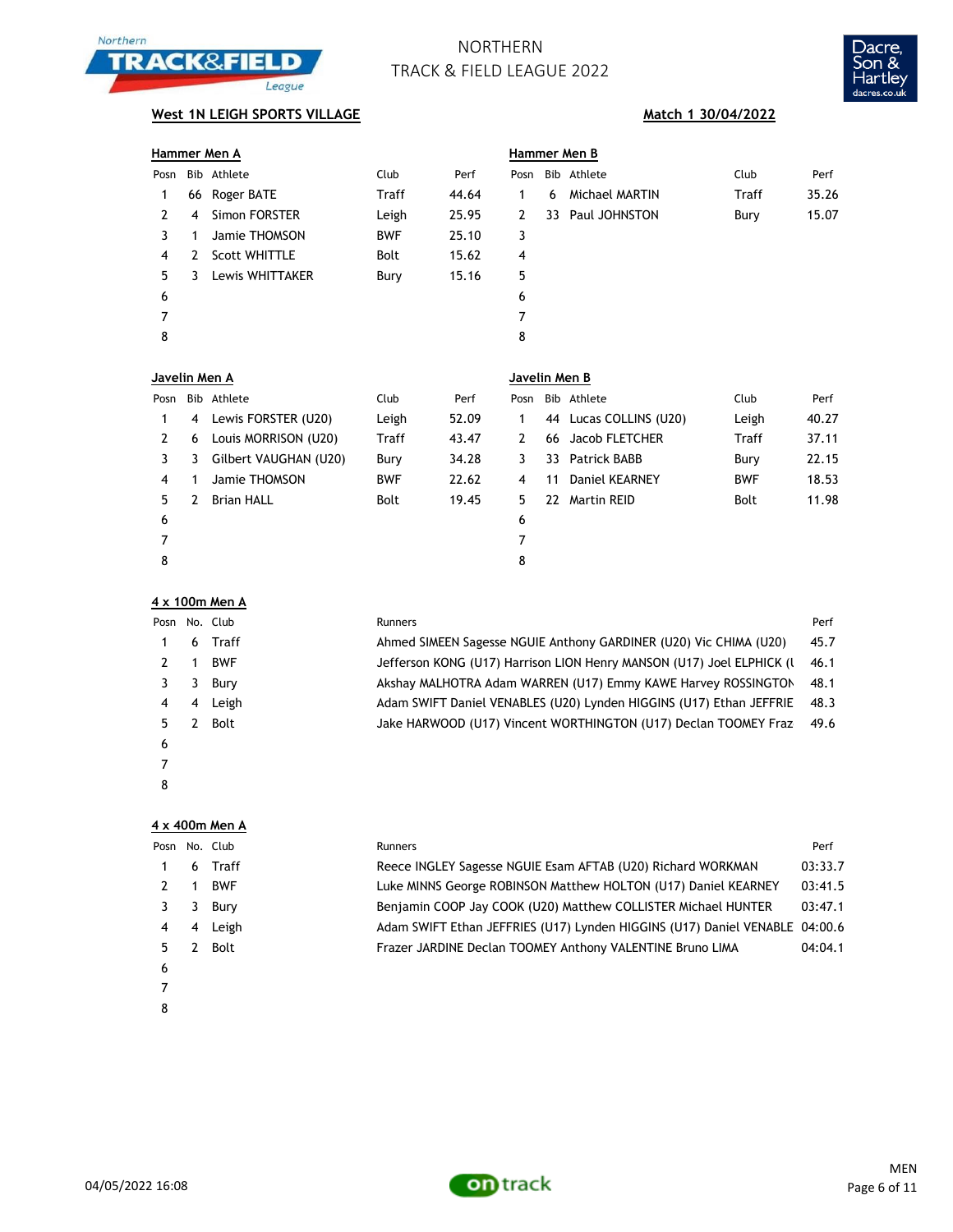



**Match 1 30/04/2022**

### **West 1N LEIGH SPORTS VILLAGE**

|      |    | 100m Women A                   | Wind         |         |     |                |    | 100m Women B         | Wind        |         |     |
|------|----|--------------------------------|--------------|---------|-----|----------------|----|----------------------|-------------|---------|-----|
|      |    | Posn No. Athlete               | Club         | Perf    |     | Posn           |    | No. Athlete          | Club        | Perf    |     |
| 1    | 6  | Trezeguet TAYLOR (U20)         | <b>Traff</b> | 12.4    | 775 | 1              | 66 | Chidinma AGWU        | Traff       | 13.7    | 509 |
| 2    | 1  | Katy WYPER                     | <b>BWF</b>   | 12.6    | 729 | 2              | 22 | Katie ECKERSLEY      | <b>Bolt</b> | 13.8    | 491 |
| 3    | 2  | Kennedy LAWSON (U17)           | Bolt         | 13.1    | 623 | 3              | 11 | Grace OATES (U17)    | <b>BWF</b>  | 13.8    | 491 |
| 4    | 4  | Gabriella BOOTH (U20)          | Leigh        | 13.2    | 603 | 4              | 33 | Ella WATSON (U17)    | Bury        | 14.8    | 334 |
| 5    | 3  | Mae GARDNER (U17)              | Bury         | 13.5    | 545 | 5              | 44 | <b>Emily TOUHEY</b>  | Leigh       | 15.1    | 293 |
| 6    |    |                                |              |         |     | 6              |    |                      |             |         |     |
| 7    |    |                                |              |         |     | $\overline{7}$ |    |                      |             |         |     |
| 8    |    |                                |              |         |     | 8              |    |                      |             |         |     |
|      |    | 200m Women A                   | Wind         |         |     |                |    | 200m Women B         | Wind        |         |     |
| Posn |    | No. Athlete                    | Club         | Perf    |     | Posn           |    | No. Athlete          | Club        | Perf    |     |
| 1    | 1  | Katy WYPER                     | <b>BWF</b>   | 25.8    | 725 | 1              | 22 | Katie ECKERSLEY      | <b>Bolt</b> | 27.6    | 553 |
| 2    | 2  | Kennedy LAWSON (U17)           | Bolt         | 26.9    | 616 | 2              | 66 | Renee SINCLAIR (U20) | Traff       | 27.8    | 536 |
| 3    | 6  | Chiara RAMPONI                 | Traff        | 27.5    | 562 | 3              | 44 | Isabel WEEKES (U17)  | Leigh       | 28.2    | 502 |
| 4    | 3  | Ella WATSON (U17)              | Bury         | 30.4    | 341 | 4              | 33 | Kodie BUCKLE (U17)   | Bury        | 28.7    | 462 |
| 5    | 4  | <b>Emily TOUHEY</b>            | Leigh        | 34.3    | 145 | 5              | 11 | Erika REID (U20)     | BWF         | 28.9    | 446 |
| 6    |    |                                |              |         |     | 6              |    |                      |             |         |     |
| 7    |    |                                |              |         |     | 7              |    |                      |             |         |     |
| 8    |    |                                |              |         |     | 8              |    |                      |             |         |     |
|      |    | 400m Women A                   |              |         |     |                |    | 400m Women B         |             |         |     |
| Posn |    | No. Athlete                    | Club         | Perf    |     | Posn           |    | No. Athlete          | Club        | Perf    |     |
| 1    | 2  | Katie ECKERSLEY                | Bolt         | 60.4    | 665 | 1              | 44 | <b>Emily TOUHEY</b>  | Leigh       | 71.4    | 319 |
| 2    | 6  | Millie BAYMAN (U17)            | Traff        | 61.0    | 643 | 2              | 33 | Lola POTTS (U17)     | Bury        | 71.4    | 319 |
| 3    | 4  | Nieve ROBINSON (U17)           | Leigh        | 64.6    | 517 | 3              | 22 | Rebecca REID         | <b>Bolt</b> | 100.4   |     |
| 4    | 3  | Viola MELINGI                  | Bury         | 68.4    | 400 | 4              | 11 | <b>Claire IRONS</b>  | BWF         | 127.6   |     |
| 5    | 1  | Gracie RUTTER (U17)            | <b>BWF</b>   | 74.5    | 245 | 5              |    |                      |             |         |     |
| 6    |    |                                |              |         |     | 6              |    |                      |             |         |     |
| 7    |    |                                |              |         |     | 7              |    |                      |             |         |     |
| 8    |    |                                |              |         |     | 8              |    |                      |             |         |     |
|      |    | 800m Women A                   |              |         |     |                |    | 800m Women B         |             |         |     |
| Posn |    | No. Athlete                    | Club         | Perf    |     | Posn           |    | No. Athlete          | Club        | Perf    |     |
| 1    | 44 | Ellie MCONIE-LOWNSBROUGF Leigh |              | 02:30.1 | 561 | 1              | 4  | Nieve ROBINSON (U17) | Leigh       | 02:32.0 | 534 |
| 2    | 3  | Nicola RYAN                    | Bury         | 02:33.4 | 514 | 2              | 33 | Rachel MARSHALL      | Bury        | 02:52.2 | 286 |
| 3    | 2  | <b>Rachel BAILEY</b>           | Bolt         | 02:35.1 | 491 | 3              |    | 22 Hannah KERRY      | Bolt        | 03:39.3 | 8   |
| 4    | 1  | <b>Claire IRONS</b>            | <b>BWF</b>   | 03:57.4 |     | 4              |    |                      |             |         |     |
| 5    |    |                                |              |         |     | 5              |    |                      |             |         |     |
| 6    |    |                                |              |         |     | 6              |    |                      |             |         |     |
| 7    |    |                                |              |         |     | 7              |    |                      |             |         |     |
| 8    |    |                                |              |         |     | 8              |    |                      |             |         |     |

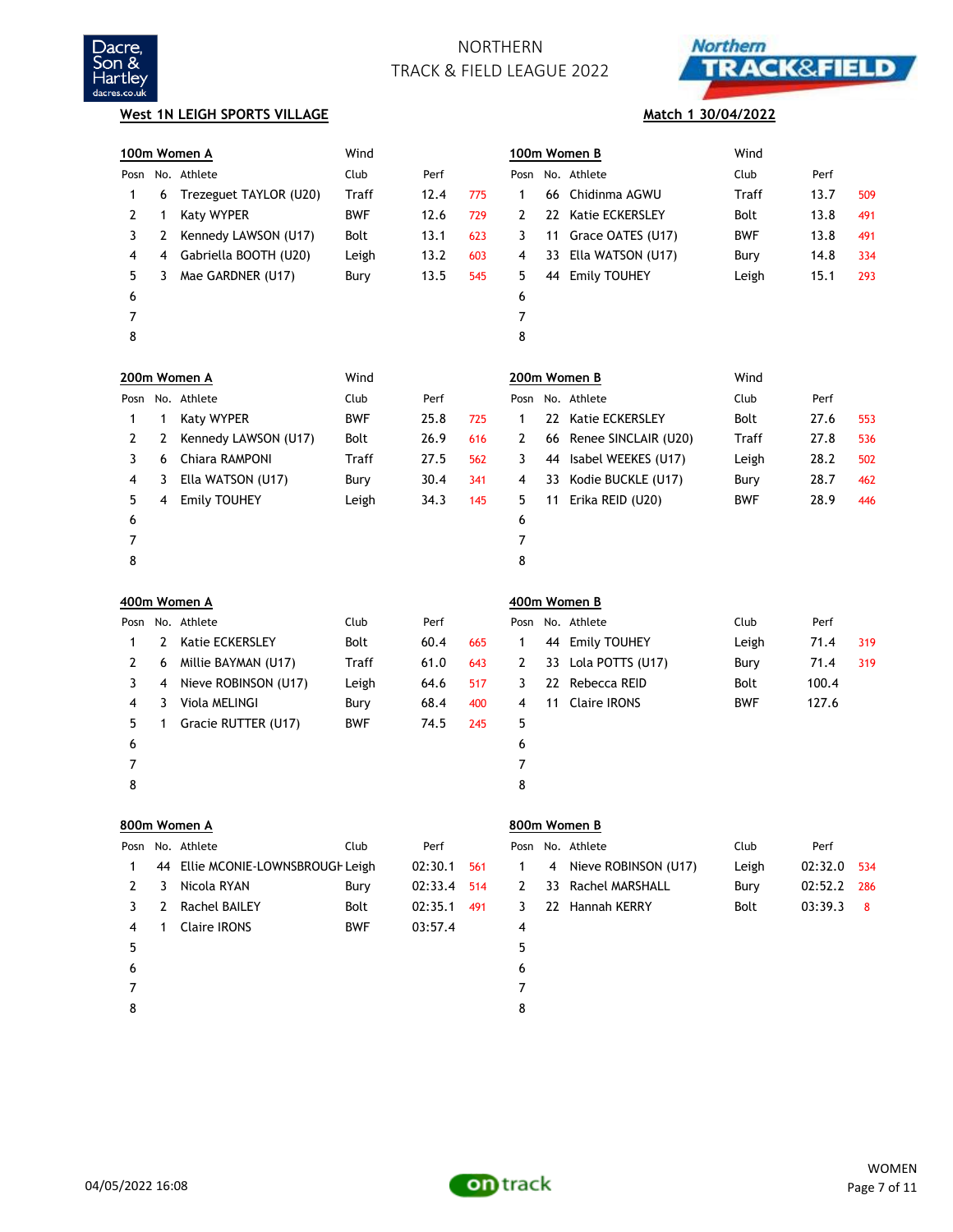



## **West 1N LEIGH SPORTS VILLAGE Match 1 30/04/2022**

|      |    | 1500m Women A                  |            |         |     |              |    | 1500m Women B           |       |         |     |
|------|----|--------------------------------|------------|---------|-----|--------------|----|-------------------------|-------|---------|-----|
|      |    | Posn No. Athlete               | Club       | Perf    |     |              |    | Posn No. Athlete        | Club  | Perf    |     |
| 1    | 3  | Freya POTTS (U20)              | Bury       | 04:57.5 | 646 | $\mathbf{1}$ | 4  | Leah PEPLOE             | Leigh | 05:29.1 | 432 |
| 2    | 44 | Ellie MCONIE-LOWNSBROUGH Leigh |            | 05:10.9 | 550 | 2            |    | 66 Zoe STORR            | Traff | 05:34.1 | 402 |
| 3    | 2  | <b>Rachel BAILEY</b>           | Bolt       | 05:30.2 | 425 | 3            | 33 | Rachel MARSHALL         | Bury  | 05:37.1 | 384 |
| 4    | 6  | <b>Melanie MONKS</b>           | Traff      | 05:32.6 | 411 | 4            |    | 22 Lindsay JONES        | Bolt  | 06:29.8 | 142 |
| 5    | 11 | <b>Claire IRONS</b>            | <b>BWF</b> | 08:37.9 |     | 5            |    |                         |       |         |     |
| 6    |    |                                |            |         |     | 6            |    |                         |       |         |     |
| 7    |    |                                |            |         |     | 7            |    |                         |       |         |     |
| 8    |    |                                |            |         |     | 8            |    |                         |       |         |     |
|      |    | 3000m Women A                  |            |         |     |              |    | 3000m Women B           |       |         |     |
| Posn |    | No. Athlete                    | Club       | Perf    |     |              |    | Posn No. Athlete        | Club  | Perf    |     |
| 1    | 4  | Leah PEPLOE                    | Leigh      | 11:02.5 | 584 | $\mathbf{1}$ | 3  | Sarah THOMAS            | Bury  | 11:48.4 | 441 |
| 2    | 33 | <b>Katie GEELAN</b>            | Bury       | 11:19.2 | 530 | 2            |    | 66 Zoe STORR            | Traff | 12:15.7 | 364 |
| 3    | 6  | <b>Melanie MONKS</b>           | Traff      | 11:49.8 | 436 | 3            | 44 | Caitlin INDRICKS (U20)  | Leigh | 13:09.4 | 235 |
| 4    | 2  | <b>Rachel BAILEY</b>           | Bolt       | 11:53.9 | 425 | 4            |    | 22 Lindsay JONES        | Bolt  | 13:57.3 | 143 |
| 5    | 1  | <b>Claire IRONS</b>            | <b>BWF</b> | 16:38.2 |     | 5            |    |                         |       |         |     |
| 6    |    |                                |            |         |     | 6            |    |                         |       |         |     |
| 7    |    |                                |            |         |     | 7            |    |                         |       |         |     |
| 8    |    |                                |            |         |     | 8            |    |                         |       |         |     |
|      |    | 400m Hurdles Women A           |            |         |     |              |    | 400m Hurdles Women B    |       |         |     |
| Posn |    | No. Athlete                    | Club       | Perf    |     | Posn         |    | No. Athlete             | Club  | Perf    |     |
| 1    | 4  | Lily EDWARDS (U17)             | Leigh      | 75.6    | 499 | 1            | 3  | <b>Beverley MCAULEY</b> | Bury  | 91.1    | 186 |
| 2    | 6  | Zoe STORR                      | Traff      | 76.3    | 482 | 2            |    |                         |       |         |     |
| 3    | 1  | Gracie RUTTER (U17)            | <b>BWF</b> | 83.9    | 316 | 3            |    |                         |       |         |     |
| 4    | 33 | Susan WHEELDON-GORST           | Bury       | 103.3   | 33  | 4            |    |                         |       |         |     |
| 5    |    |                                |            |         |     | 5            |    |                         |       |         |     |
| 6    |    |                                |            |         |     | 6            |    |                         |       |         |     |
| 7    |    |                                |            |         |     | 7            |    |                         |       |         |     |
| 8    |    |                                |            |         |     | 8            |    |                         |       |         |     |
|      |    | 100m Hurdles Women A           | Wind       |         |     |              |    | 100m Hurdles Women B    | Wind  |         |     |
| Posn |    | Athlete                        | Club       | Perf    |     |              |    | Posn No. Athlete        | Club  | Perf    |     |
| 1    | 3  | Rosella TOGO (U20)             | Bury       | 15.5    | 757 | 1            |    | 33 Nicole PALMER (U17)  | Bury  | 20.3    | 344 |
| 2    | 1  | Nia RUTTER                     | <b>BWF</b> | 20.6    | 323 | 2            |    |                         |       |         |     |
| 3    | 4  | Zoe BROWN                      | Leigh      | 21.5    | 264 | 3            |    |                         |       |         |     |
| 4    |    |                                |            |         |     | 4            |    |                         |       |         |     |
| 5    |    |                                |            |         |     | 5            |    |                         |       |         |     |
| 6    |    |                                |            |         |     | 6            |    |                         |       |         |     |
| 7    |    |                                |            |         |     | 7            |    |                         |       |         |     |
| 8    |    |                                |            |         |     | 8            |    |                         |       |         |     |

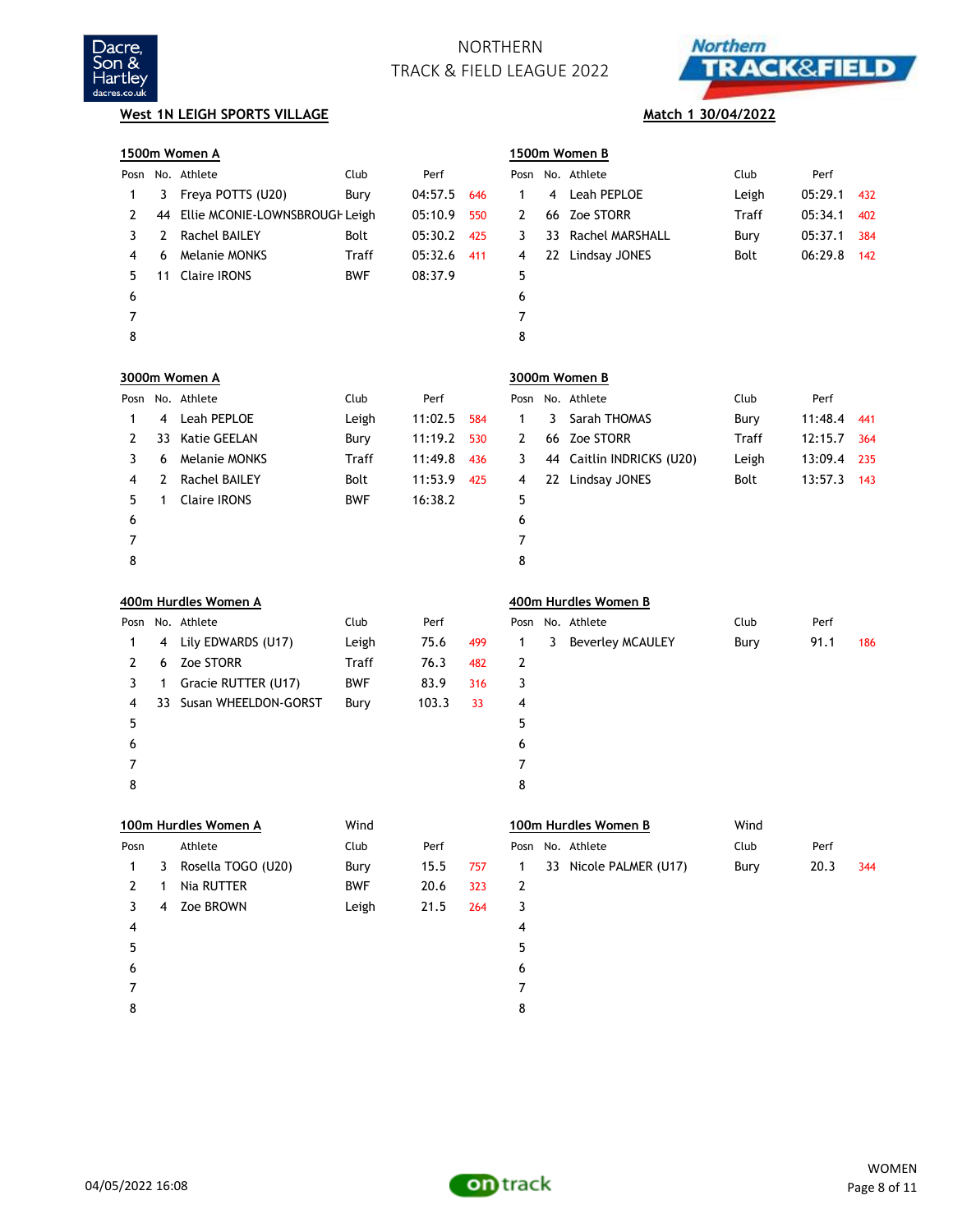



## **West 1N LEIGH SPORTS VILLAGE Match 1 30/04/2022**

2 Hannah KERRY Bolt 1.10 211

|      |              | 100m N/S Women A         | Wind       |      |     |      |     | 100m N/S Women B         | Wind            |      |     |
|------|--------------|--------------------------|------------|------|-----|------|-----|--------------------------|-----------------|------|-----|
|      |              | Posn No. Athlete         |            | Perf |     | Posn |     | No. Athlete              | Club            | Perf |     |
| 1    | 219          | Renee Sinclair           | Trafford   | 13.8 | 491 | 1    | 221 | Ahmed Simeen             | <b>Trafford</b> | 12.0 | 870 |
| 2    | 225          | Poppy Dunne              | Bolton     | 14.0 | 457 | 2    | 223 | Emmy Kawe                | Bury            | 12.6 | 729 |
| 3    | 217          | <b>Isabel Weekes</b>     | Leigh      | 14.1 | 440 | 3    |     | Harrison Lion            | Blackpool       | 13.1 |     |
| 4    | 216          | Sophie Cunliffe          | Leigh      | 14.1 | 440 | 4    |     |                          |                 |      |     |
| 5    | 222          | Kodie Buckle             | Bury       | 14.2 | 424 | 5    |     |                          |                 |      |     |
| 6    | 218          | Erika Reid               | Blackpool  | 14.4 | 392 | 6    |     |                          |                 |      |     |
| 7    |              |                          |            |      |     | 7    |     |                          |                 |      |     |
| 8    |              |                          |            |      |     | 8    |     |                          |                 |      |     |
|      |              | Long Jump Women A        |            |      |     |      |     | Long Jump Women B        |                 |      |     |
| Posn |              | Bib Athlete              | Club       | Perf |     | Posn |     | Bib Athlete              | Club            | Perf |     |
| 1    | 6            | Louise SMITH             | Traff      | 5.20 | 740 | 1    | 11  | Erika REID (U20)         | <b>BWF</b>      | 4.31 | 529 |
| 2    | 1            | Nia RUTTER               | <b>BWF</b> | 4.65 | 609 | 2    | 33  | Kodie BUCKLE (U17)       | Bury            | 3.96 | 448 |
| 3    | 3            | Nicole PALMER (U17)      | Bury       | 4.49 | 572 | 3    | 66  | Renee SINCLAIR (U20)     | <b>Traff</b>    | 3.86 | 424 |
| 4    | $\mathbf{2}$ | Hannah KERRY             | Bolt       | 4.19 | 501 | 4    | 44  | Diane DENNEY             | Leigh           | 1.91 | 1   |
| 5    | 4            | Lily EDWARDS (U17)       | Leigh      | 3.20 | 274 | 5    |     |                          |                 |      |     |
| 6    |              |                          |            |      |     | 6    |     |                          |                 |      |     |
| 7    |              |                          |            |      |     | 7    |     |                          |                 |      |     |
| 8    |              |                          |            |      |     | 8    |     |                          |                 |      |     |
|      |              | <b>High Jump Women A</b> |            |      |     |      |     | <b>High Jump Women B</b> |                 |      |     |
| Posn |              | Bib Athlete              | Club       | Perf |     | Posn |     | Bib Athlete              | Club            | Perf |     |
| 1    | 3            | Rosella TOGO (U20)       | Bury       | 1.58 | 723 | 1    |     | 33 Lola POTTS (U17)      | Bury            | 1.20 | 317 |
| 2    | 1            | Gracie RUTTER (U17)      | <b>BWF</b> | 1.30 | 424 |      |     |                          |                 |      |     |

|      |   | Triple Jump Women A  |       |      |     |      | Triple Jump Women B |      |      |
|------|---|----------------------|-------|------|-----|------|---------------------|------|------|
| Posn |   | Bib Athlete          | Club  | Perf |     | Posn | Bib Athlete         | Club | Perf |
| 1    | 3 | Nicole PALMER (U17)  | Bury  | 9.76 | 614 | 1    |                     |      |      |
| 2    | 6 | Renee SINCLAIR (U20) | Traff | 9.76 | 614 | 2    |                     |      |      |
| 3    | 2 | Hannah KERRY         | Bolt  | 8.70 | 492 | 3    |                     |      |      |
| 4    |   |                      |       |      |     | 4    |                     |      |      |
| 5    |   |                      |       |      |     | 5    |                     |      |      |
| 6    |   |                      |       |      |     | 6    |                     |      |      |
|      |   |                      |       |      |     | 7    |                     |      |      |
| 8    |   |                      |       |      |     | 8    |                     |      |      |
|      |   |                      |       |      |     |      |                     |      |      |



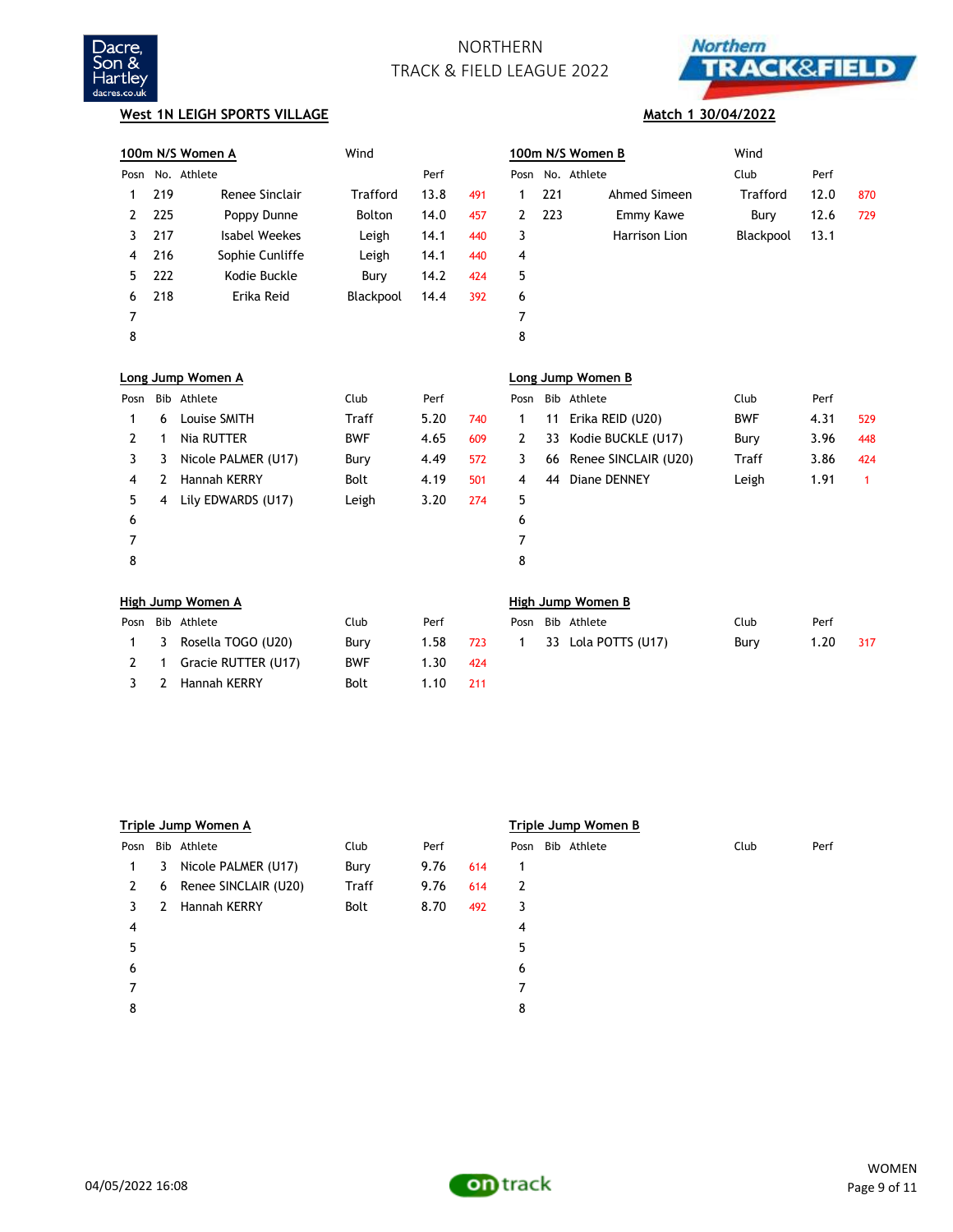



## **West 1N LEIGH SPORTS VILLAGE Match 1 30/04/2022**

|             | Pole Vault Women A |                       |            |      |      |  | Pole Vault Women B |             |      |      |  |  |  |
|-------------|--------------------|-----------------------|------------|------|------|--|--------------------|-------------|------|------|--|--|--|
| Posn        |                    | Bib Athlete           | Club       | Perf | Posn |  |                    | Bib Athlete | Club | Perf |  |  |  |
|             | 98                 |                       | No Compet  |      |      |  |                    |             |      |      |  |  |  |
|             |                    | 2 2 Emma BEGG (U17)   | Bolt       | x    |      |  |                    |             |      |      |  |  |  |
| $3^{\circ}$ |                    | 1 Chloe PARSONS (U20) | <b>BWF</b> | x    |      |  |                    |             |      |      |  |  |  |
|             |                    |                       |            |      |      |  |                    |             |      |      |  |  |  |

| Pole Vault Women B |      |      |
|--------------------|------|------|
| Posn Bib Athlete   | Club | Perf |

|      |   | Shot Women A            |              |       |     | Shot Women B |    |                         |              |       |     |
|------|---|-------------------------|--------------|-------|-----|--------------|----|-------------------------|--------------|-------|-----|
| Posn |   | Bib Athlete             | Club         | Perf  |     | Posn         |    | Bib Athlete             | Club         | Perf  |     |
| 1    | 1 | Nia RUTTER              | <b>BWF</b>   | 11.24 | 767 | 1            | 11 | <b>Rachel BASHFORTH</b> | <b>BWF</b>   | 9.64  | 663 |
| 2    | 6 | Jemma BATE              | <b>Traff</b> | 10.95 | 749 | 2            | 66 | Kerrie BUCKLEY          | <b>Traff</b> | 8.69  | 596 |
| 3    | 4 | Carla WINSTANLEY        | Leigh        | 9.02  | 620 | 3            | 44 | Zoe BROWN               | Leigh        | 7.74  | 524 |
| 4    | 2 | Louise Kay              | <b>Bolt</b>  | 6.70  | 438 | 4            | 22 | Rebecca REID            | <b>Bolt</b>  | 4.97  | 263 |
| 5    | 3 | Xenia SAWKULYCZ         | Bury         | 6.31  | 403 | 5            | 33 | Ella WATSON (U17)       | Bury         | 4.95  | 261 |
| 6    |   |                         |              |       |     | 6            |    |                         |              |       |     |
| 7    |   |                         |              |       |     | 7            |    |                         |              |       |     |
| 8    |   |                         |              |       |     | 8            |    |                         |              |       |     |
|      |   | Discus Women A          |              |       |     |              |    | Discus Women B          |              |       |     |
|      |   | Bib Athlete             | Club         | Perf  |     | Posn         |    | Bib Athlete             | Club         | Perf  |     |
| Posn |   |                         |              |       |     |              |    |                         |              |       |     |
| 1    | 6 | Jemma BATE              | <b>Traff</b> | 35.93 | 754 | 1            | 11 | Susan BALL              | <b>BWF</b>   | 25.43 | 599 |
| 2    | 4 | Nicky SAUNDERS (U20)    | Leigh        | 33.19 | 717 | 2            | 66 | Kerrie BUCKLEY          | Traff        | 24.69 | 587 |
| 3    | 1 | <b>Rachel BASHFORTH</b> | <b>BWF</b>   | 26.35 | 615 | 3            | 44 | <b>Jess ARNISON</b>     | Leigh        | 23.34 | 563 |
| 4    | 3 | Xenia SAWKULYCZ         | Bury         | 22.22 | 543 | 4            | 33 | <b>Beverley MCAULEY</b> | Bury         | 13.44 | 340 |
| 5    | 2 | Rebecca REID            | Bolt         | 11.79 | 285 | 5            |    |                         |              |       |     |
| 6    |   |                         |              |       |     | 6            |    |                         |              |       |     |
| 7    |   |                         |              |       |     | 7            |    |                         |              |       |     |
| 8    |   |                         |              |       |     | 8            |    |                         |              |       |     |

|      |    | א והשוווידה ואיטוונדו      |              |       |     |      |    | ש ווסווויוכו ללטוונכור |              |       |     |
|------|----|----------------------------|--------------|-------|-----|------|----|------------------------|--------------|-------|-----|
| Posn |    | Bib Athlete                | Club         | Perf  |     | Posn |    | Bib Athlete            | Club         | Perf  |     |
|      | 6. | <b>Charlotte STUCHBURY</b> | <b>Traff</b> | 41.41 | 749 |      |    | 44 Zoe BROWN           | Leigh        | 32.88 | 642 |
|      | 4  | <b>Jess ARNISON</b>        | Leigh        | 38.38 | 713 | 2    | 66 | Kerrie BUCKLEY         | <b>Traff</b> | 26.04 | 545 |
|      | 2  | Louise Kay                 | Bolt         | 29.58 | 597 |      |    | Rachel BASHFORTH       | <b>BWF</b>   | 25.68 | 540 |
| 4    | 11 | Susan BALL                 | <b>BWF</b>   | 26.06 | 546 | 4    | 33 | Devonne SAMUELS (U17)  | Bury         | 16.77 | 388 |
| 5.   |    | Xenia SAWKULYCZ            | Bury         | 25.95 | 544 | 5.   |    | 22 Katie ECKERSLEY     | Bolt         | 7.60  | 152 |
| 6    |    |                            |              |       |     | 6    |    |                        |              |       |     |
|      |    |                            |              |       |     |      |    |                        |              |       |     |
| 8    |    |                            |              |       |     | 8    |    |                        |              |       |     |